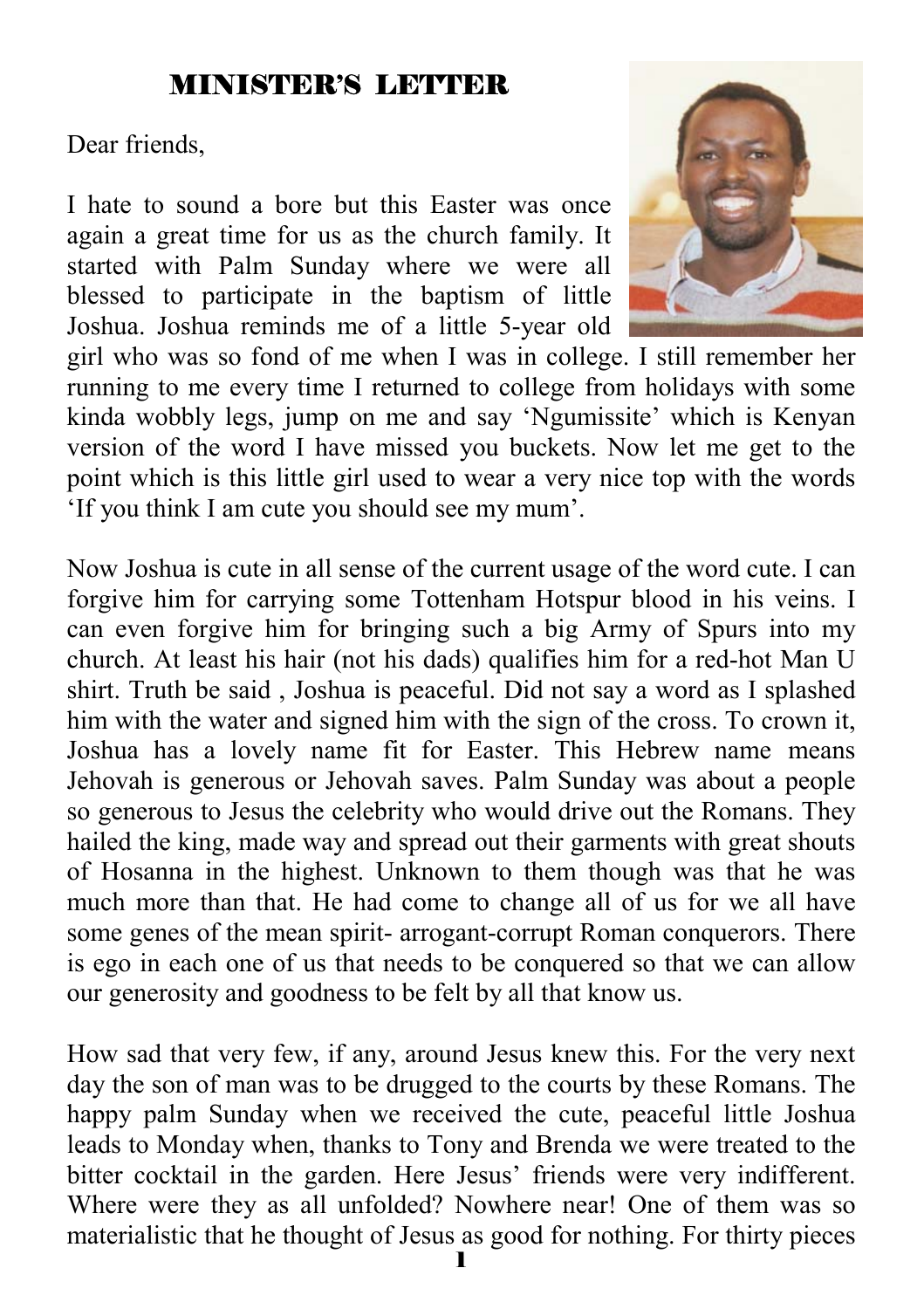of silver he gave him up to the highest bidder. Damn materialism that appetite that thinks of only the self. Judas cashed in this popular guy who he considered a cheat. As for the members of the gang well sleep got the better of them. When he was finally arrested it was of course a cue for each to sign out. Back to the nets or whatever each knew best.

Oh no there was one! To be fair to Jesus gang of vagabonds one of them did accompany Him all the way as he was whipped and drugged through lower to supreme courts. This was happening at night and he stayed warming himself. He had tried his best even a chop of one of the soldier's ears. But when the going got tough and questions about his accomplice started flying from far and wide even from a beautiful blonde by the fireside, he did what humans do best. He opted to save at least the life of one. At least that one would live to tell the story. You know whom I am talking about. It had to be his life. Peter, who else? No need to go down with you mate. So when finally the question was shot again, something like, "Let's get this straight Pete, yer. Did I not see you with him? Actually is not yours that strong Galilean accent." This was too direct so it needed a strong rebuttal. So he cleared his throat, sobered up from the few jars of wine and shouted, in a feigned town accent, "Can't you leave me alone? I swear I have never met that criminal" he said."

His voice must have thundered right to the eardrums of Jesus. He turned and their eyes met. And as they were held magnetically through eyesight, the voice had even awaked the cockerels who crowed in amazement of the folly of humans. Shame on you, humans they crowed! You keep no promises. You leave for yourselves. That is why your world is worse than that of the cockerels. As for us our life is short and happy. We share the spoils from the garden so that every cock, chicken and chick has enough. Except of course when you guys spoil it with your mutilation of the earth which kills all of us. Peter could hear it. So he run away and grieved like he had never done before. Thanks God for Moira and Gwen who stood in for me on Wednesday to tell this story and Faith in the majestic new church at Wimbledon for washing our feet and letting us relieve those painful moments.

And so came good Friday and thanks God for all of you who continue to turn up in great numbers this time at Morden Park Baptist. The story of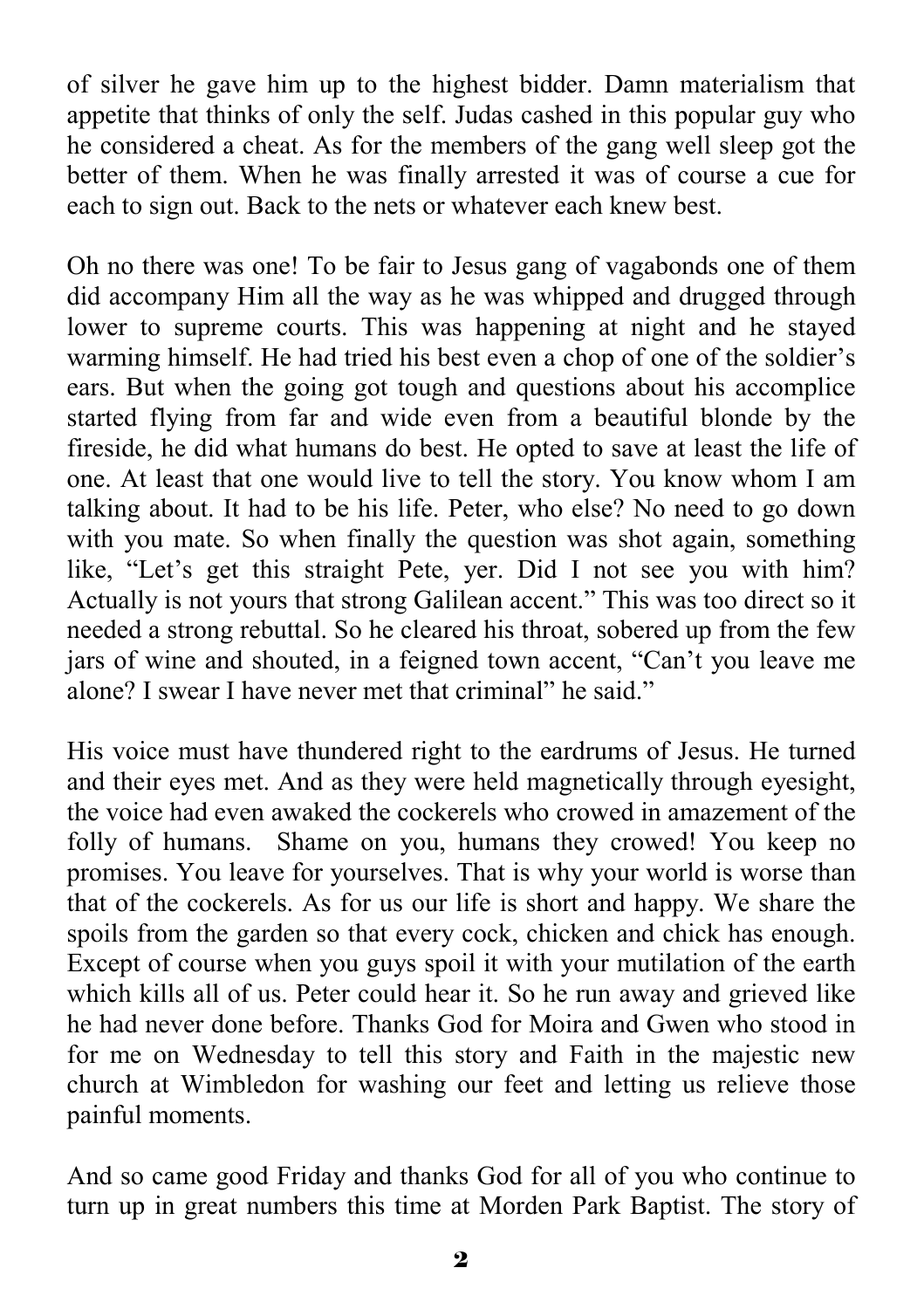his death is gory and painful. But without it we can never know the joy of Sunday. Because He sure came back and hugged Peter and loved him back. He continues to do it to us when we leave him. That was a glorious Sunday was it not as we went to Cannon Hill common for the sunrise service and behold the sun did actually rise as we were in the middle of the service. My colleagues from the Baptist, James and Keith continue to make this service all the more beautiful as we share with them and their folk in that celebration. Then came the all age and communion celebration where we looked at how we break up with friends.

Fredrick's answer to the question why we break up with friends will remain with me for the rest of my life. He said that sometimes we do nothing but friends just decide to leave us. You think and think and think but cannot lay a finger to why you broke up. Jesus experienced this pain but welcomed them back. Imagine him saying to Peter I love you. To Peter it meant I still love you while to Jesus it was I have never stopped loving you. He never leaves us does he, neither is he ever too hard on us when he finds us or when it is time to make up with him. That is the beauty! He is never like the friends of this world. And because he rose and because he lives, our pain of friends we hurt or hurt us or we left or left us can be healed.

So we walk into the month of May in confidence. This is a month that feels and tastes different. All the darkness of winter is long forgotten, hopefully. It is a bright sun and long shiny days. Sweaty and smelly but that we can handle. And for those of us just from spring harvest, we match in their full of the mountaintop experience. We all walk in there knowing that our friend Jesus lives. Our hosannas on that palm Sunday, or is it Cute Joshday do count. He is king and has not left the throne. He will eventually chase the Romans. But the worst Romans to be conquered are in us. This world could be better if only we know why he came. May we allow him to walk us down the aisle to Emmaus so our eyes can be opened and we can shout that he alone is lord lives and none other.

Will you?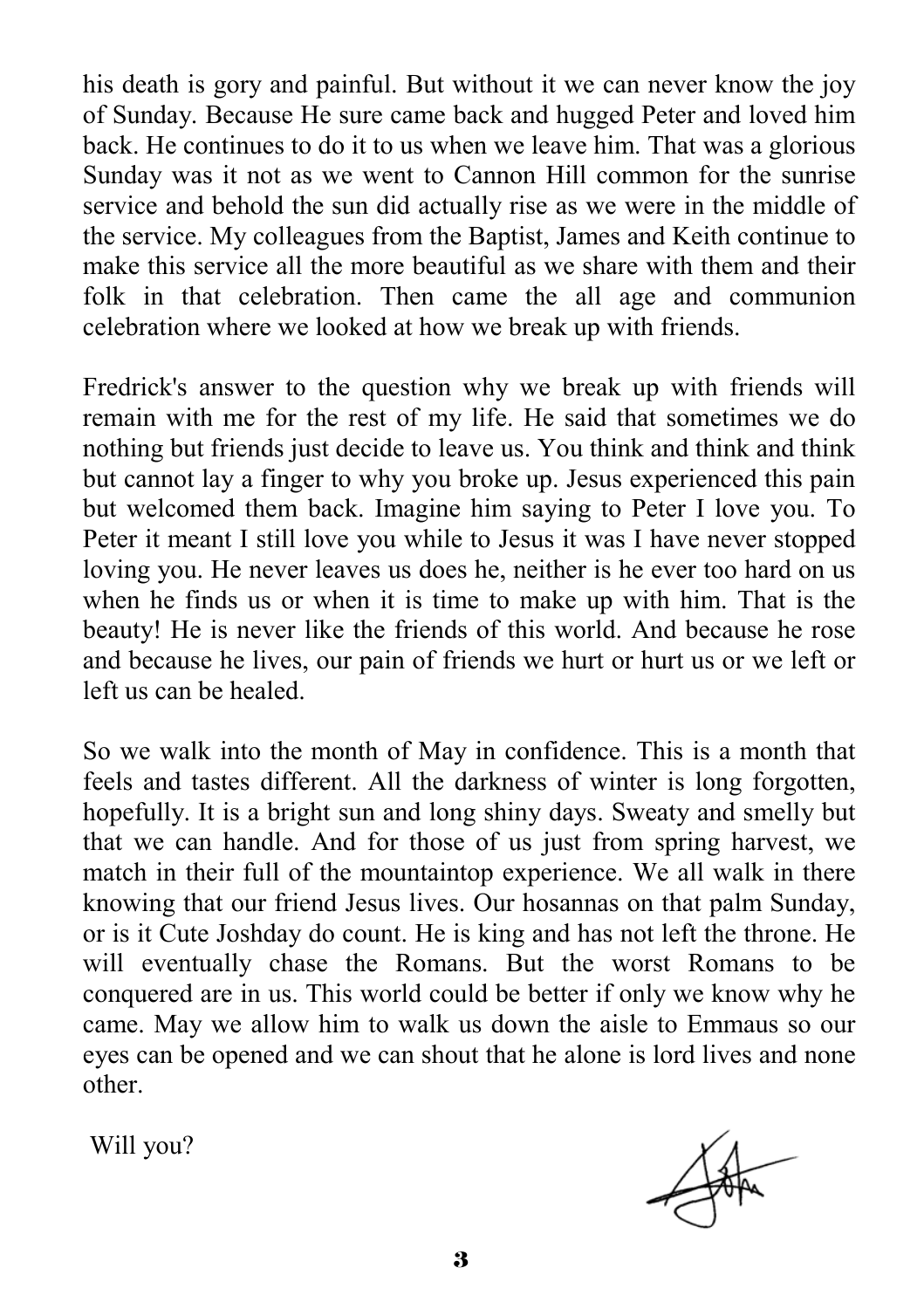Come and sing your favourite Charles Wesley hymns for





**in** 

### **WESLEY'S CHAPEL, LONDON**

**on** 

# **BANK HOLIDAY MONDAY 28th MAY 2007**

The **BBC** will be recording in **WESLEY'S CHAPEL**, 49 CITY ROAD, LONDON EC1Y 1AU, the 'Mother Church of World Methodism' on **Monday 28th May**  and invites anyone who can sing (especially if you sing soprano, alto, tenor or bass) to join us for this exciting television event.

#### **Choir Rehearsal**

### **Monday 21st May 7pm-9.30pm**

Songs of Praise conductor **Paul Leddington Wright** will conduct this essential rehearsal - an enjoyable evening and a chance for all singers to properly prepare for the television recording.

# **Television Recording**

# **Bank Holiday Monday 28th May 7pm-10.30pm**

The hymn singing will feature in two future editions of *Songs of Praise*.

The first is due to be shown on BBC1 on Sunday  $14<sup>th</sup>$  October and will feature interviews with people who've studied the lives of those closest to Charles Wesley. The second, to be broadcast the following week, will feature the stories of those whose lives have been changed by his hymns.

To guarantee a seat (and help the BBC gauge numbers) you will need to apply for a **free ticket – ideally before Monday 21st May**. Annly by:

| Post: Songs of Praise (Wesley's Chapel) | Telephone: Call the <i>Songs of Praise</i> |
|-----------------------------------------|--------------------------------------------|
| Room 5012, BBC, Oxford Road             | ticketline (0161 244 3473) and             |
| Manchester M60 1SJ                      | leave a short message including            |
|                                         | your name and telephone number             |
| E-mail: songsofpraise@bbc.co.uk         | and someone will call you back.            |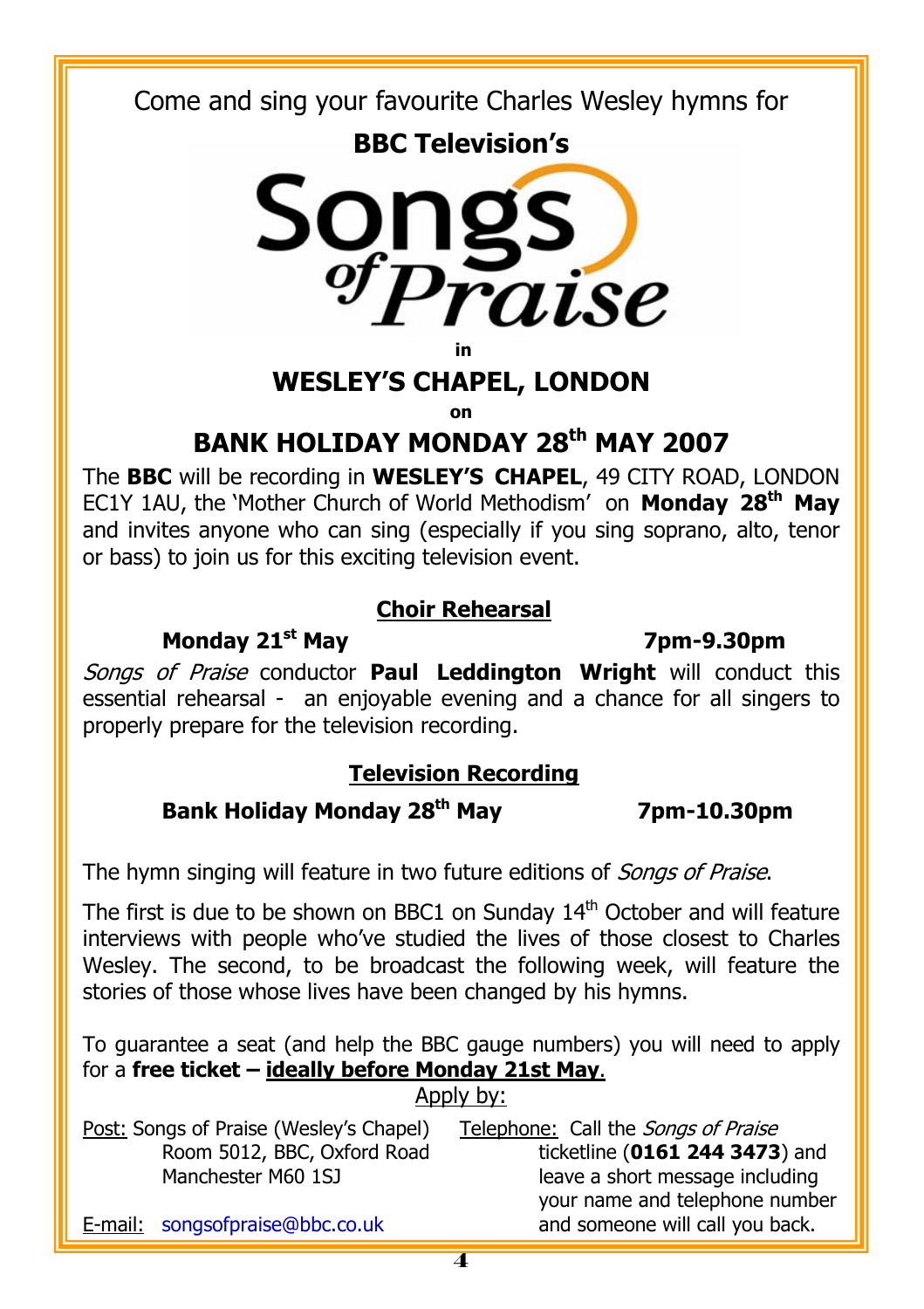

# FAIRTRADE RECIPES Fairtrade Tiramisu

**By Michael Barry** 

2 eggs, separated\* 10 sugared sponge biscuits 75g/3 oz icing sugar 300g/12 oz mascarpone cheese 75g/3 oz Fairtrade chocolate 125ml/5 fl oz double strength Fairtrade ground coffee Aerosol can of whipped cream



- Place the mascarpone cheese, two yolks and a little sugar in a mixing bowl and beat until well mixed.
- Whip egg whites until stiff, then add the rest of the sugar. Fold into the cream mixture.
- Pour some double strength filter coffee into a bowl, and dissolve a couple of teaspoons of icing sugar into it.
- Dunk five of the sponge fingers into the coffee, soaking thoroughly before placing them in a serving bowl or basin. Make sure they don't get too soggy.
- Grate half the chocolate over the mixture.
- Create the second layer by repeating steps 4 6.
- Finally, decorate with cream.

\* *If you are concerned about the use of raw eggs in this recipe, Michael Barry has suggested that as an alternative you could use 100 ml/4 fl oz of Greek yogurt. However, he added - with a hint of regret in his voice - that it wouldn't taste quite the same.*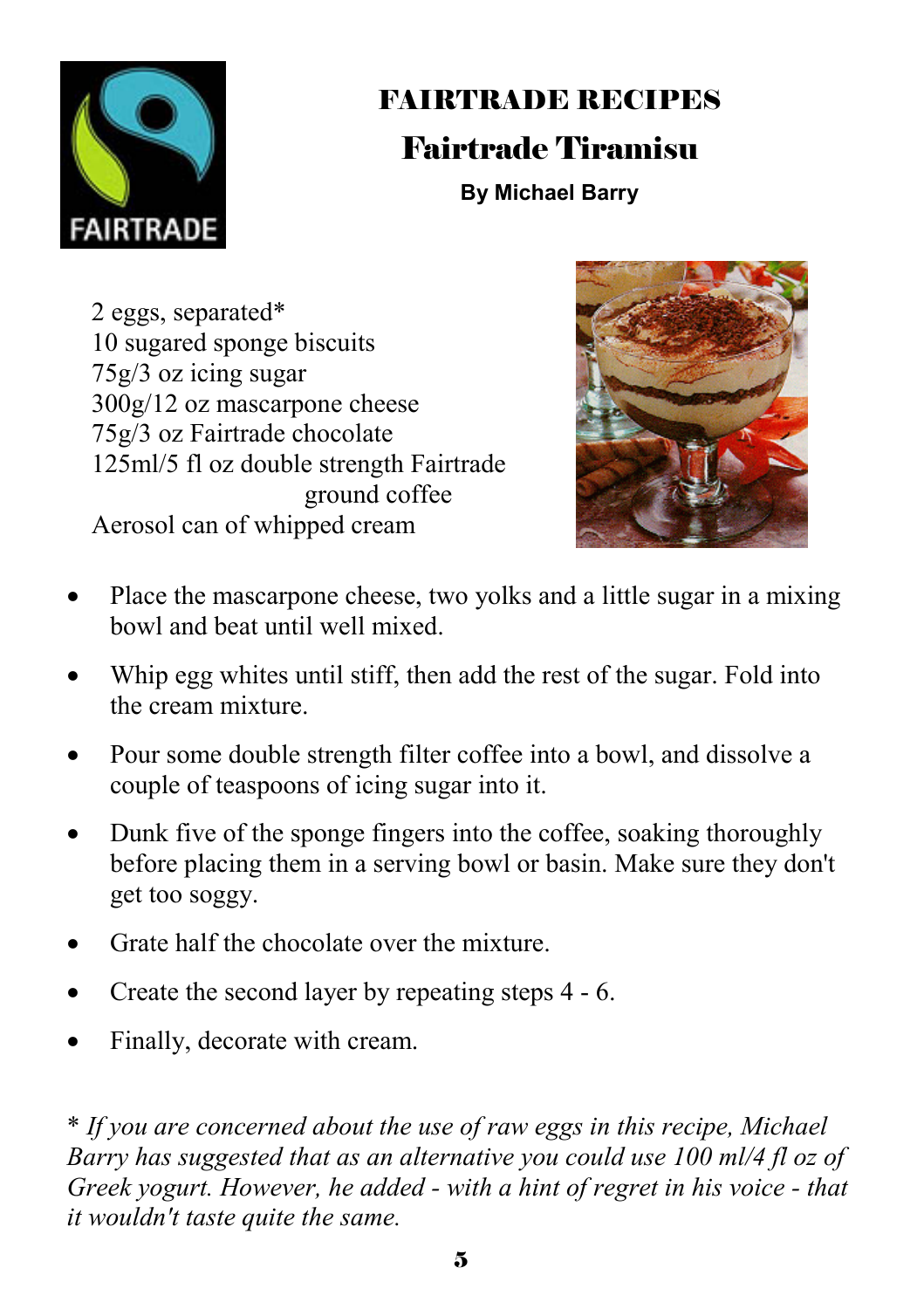

# AN INVITATION FROM THE MEMBERS OF THE MEN'S SUPPER CLUB

Please come along and support us on SATURDAY 19th MAY when we are holding a LUNCH-TIME MARKET from 11.00am until 2:00pm to raise money for Bible Lands to build a house in the poorest part of Egypt. We need to raise one thousand and seventy three pounds for the house before our meeting in November. So far we have raised just over four hundred pounds. Money we get over our target will go to the Rifiki Trust.

Come along, have lunch, spend some money and enjoy the fellowship.

# *P.S.*

If you have anything to contribute to the bric-a-brac / good as new stall please let me or Derek Heaton have it. I am hoping that the ladies of Midways are going to help us by running a cake stall, so contributions to that will also be gratefully received. Monetary donations will also, of course, be welcome.

 *Bill Cox* 

—— $< 0 >$ ———

# THE FELLOWSHIP

It was with much regret and reluctance, that due to a greatly diminished membership over the last year or so, it was agreed amongst us that were left, to disband. We hope to keep in touch with each other so that the fellowship we enjoyed together, will to some extent be maintained.

We would like to thank those who through the last difficult months supported us as speakers and entertainers.

*Eileen Handy*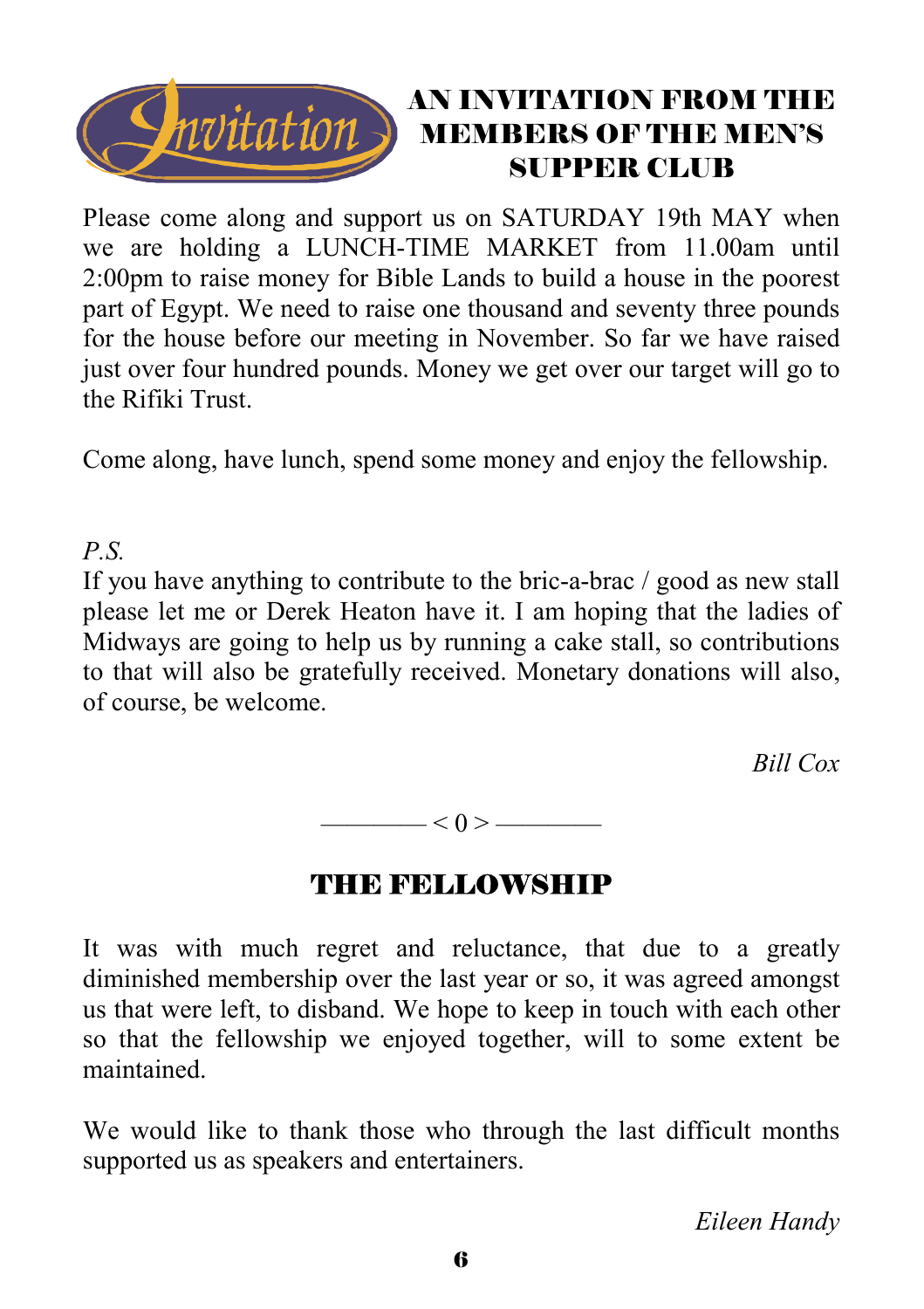# WIMBLEDON CIRCUIT

St. Mary the Virgin, Cuddington

# 2nd June 2007 10.30am – 3.30pm QUIET DAY

The day will be led by the Rev. Peter Catford from the Kingston circuit.

Please bring a packed lunch, drinks will be provided throughout the day.

A map showing the location of St Mary's church is available from Valerie Smith.

♦ Connexional Women's Network serves Methodist mission projects encouraging, enabling and equipping through local churches

All Welcome

**This event is organized by Wimbledon Circuit Women's Network**

Contact: Valerie Smith Tel: (020) 8540 1414

**A WIMBLEDON CIRCUIT EVENT**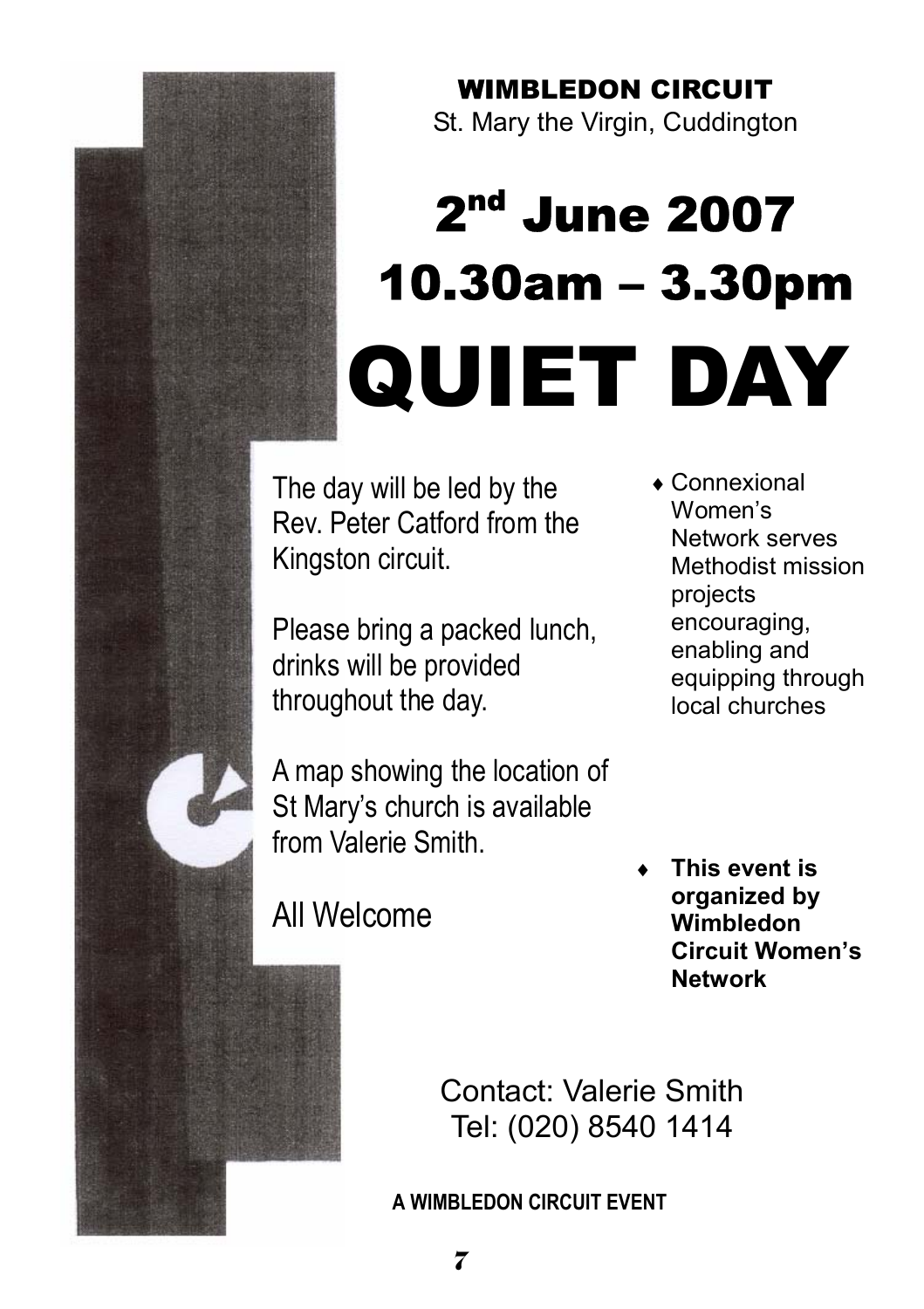# BOOK REVIEW from RE:FRESH BOOKS

**Faith & Freedom** *– The Christian Challenge for the World* by Jimmy Carter - Hardback £12.99

George W Bush and former president, Jimmy Carter, both profess a strong Christian faith but their philosophies are radically different. Carter, a Nobel Peace Prize Winner, advocates diplomacy to resolve international conflict; Bush took America and its allies into Afghanistan and Iraq.

Carter wrote *Faith & Freedom* for an American audience but it is published in the UK by Duckworth. It explores religious, social and



political issues such as Christian fundamentalism, homosexuality, abortion, the death penalty, sexual equality, human rights, environmental issues and the poverty gap. Current American foreign policy in North Korea, Cuba, Syria, Iraq, Iran and Israel are scrutinized.

*Faith & Freedom* is an indictment of modern American politics. Carter attacks the influence of "Christian fundamentalists" on the political agenda and, incidentally, on Southern Baptist policy. Whether one accepts this premise or not, *Faith and Freedom* makes compelling reading for anybody concerned about justice, compassion and peace in our troubled world and challenges our own prejudices and responses.

Review by David Williams. First published in *Christian Marketplace*

*This book is available from Re:fresh Books & Christian Resources, 23 The Broadway, Tolworth, Surbiton KT6 7DJ* 

 $\lt 0$  > ——

Belief is a truth held in the mind. Faith is a fire in the heart. *Joseph Newton*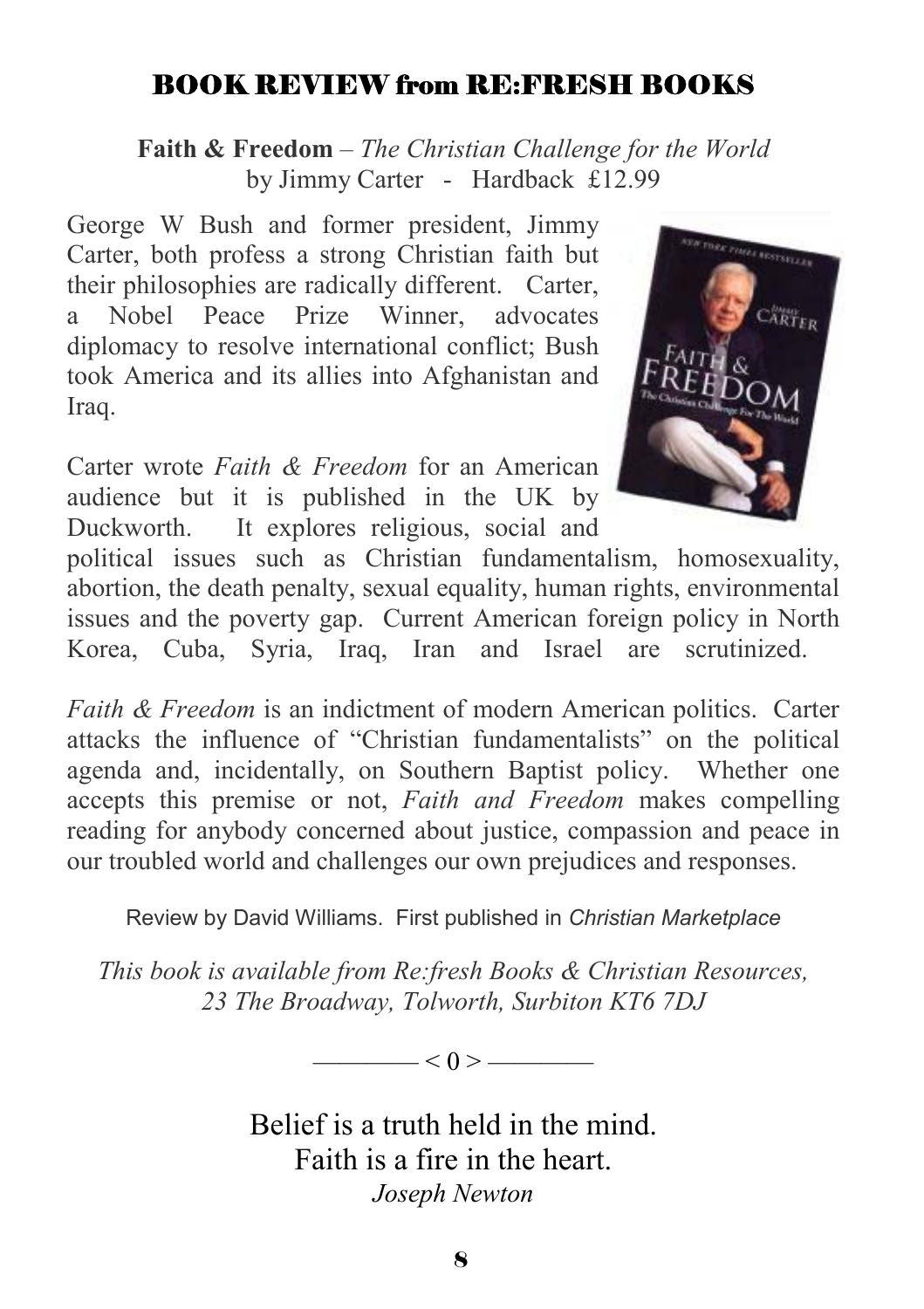# THOUGHT OF THE MONTH - MAY 2007

It was sad to hear that the Monday Fellowship has had to cease meeting. Not so long ago we lost our choir. As I went around preaching, I used to tell people that our choir was the last one remaining in Methodist Churches for many miles around. Sadly circumstances changed and particularly after the death of our dear Jean Butland and with Douglas Gear moving to the wilds of Sutton, the choir was left leaderless and had to disband.

What a pity it is that organizations such as the choir and the Fellowship seem to pass into history without any thought or any thanks being given to those who gave so much in the past. Looking back at the Fellowship, much stalwart work was done by people such as Kit Cousins, Maralyn Brenton, Win Edwards and my own dear wife June. Recently Eileen Handy, with strong support from her husband Fred, has done her best to keep the Fellowship going, but the time has come to call a halt. Mention should be made of Joan Baker who has been a loyal member of the Fellowship for many years and has acted as the Treasurer. Thanks to them for what they have done.

I read an article by Terry Waite recently in which he stated that the Church of England is no longer the church that he knew even before his captivity. The same can be said of the Methodist Church. It has changed in many ways and not all of the changes have been for the better. We have lost our choir, we have the Fellowship. The thing that worries me is that we have nothing to put in their place. There is less and less to offer anyone new coming into the Church. In the words of the Hymn-

# *Lord thy church on earth is seeking Thy renewal from above.*

( Hymns and Psalms No 774 and if you look that up also have a look at No 775!)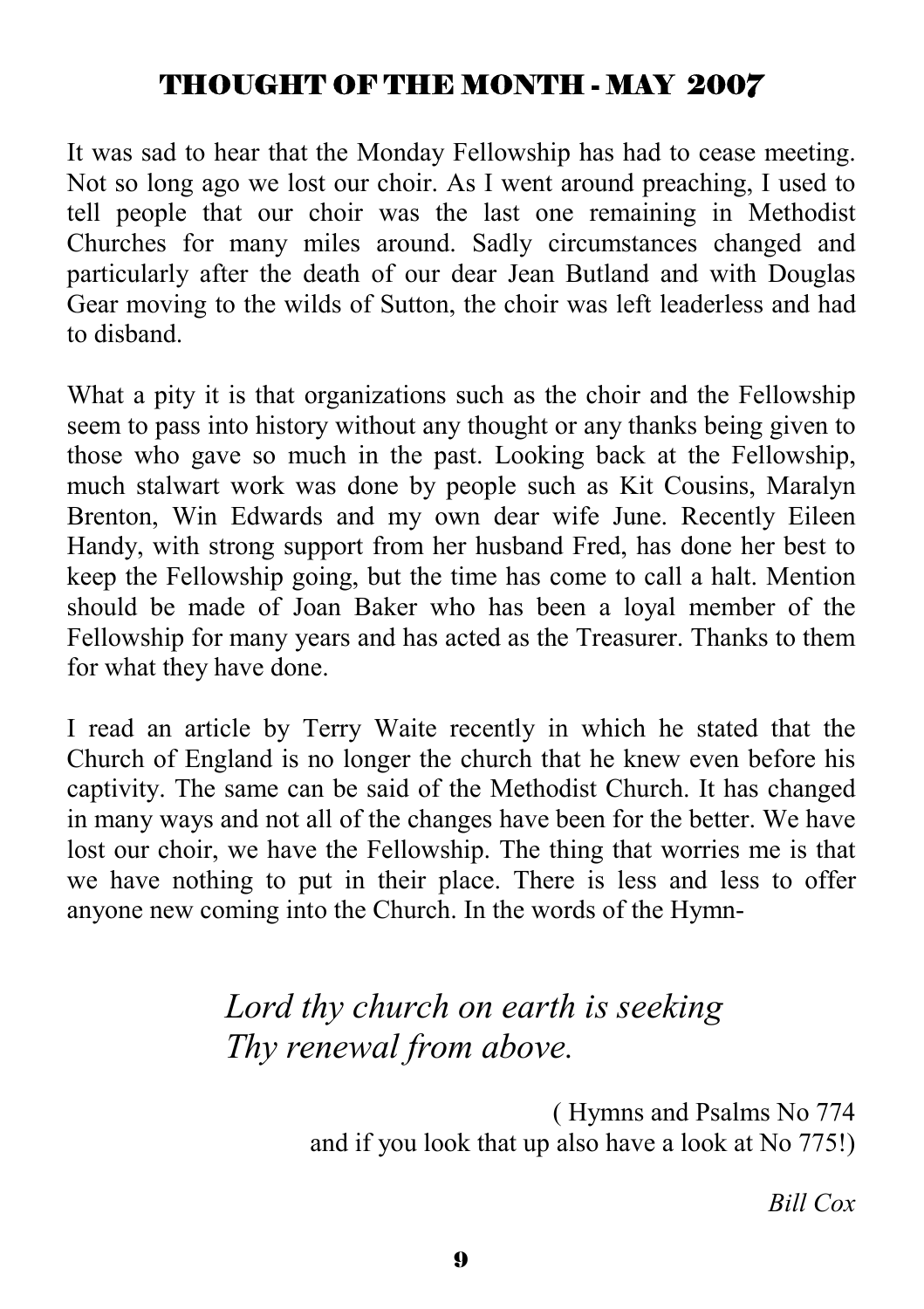# THE STORY OF THE SPIDER

Many years ago, up in the rafters of an old church, a spider hatched out of its egg. It was dark and cosy up in the roof – no-one ever dusted that high! – and the spider lived happily with her brothers and sisters for a long time.

Far below her, in the church, people came and went, and the sound of music from their singing and the organ drifted upwards. The spider was interested. One day she decided the time had come to move and spin a new web lower down, so she could see more of what was going on.

She made sure she fixed her thread firmly to a cross beam, and slowly and carefully she began to let herself down. Down and down she dropped, telling herself that if she didn't like it, she could always climb back. As she lowered herself, she looked for somewhere to spin a new web.

Suddenly she spotted a dark corner which looked just right. She began to swing her thread from side to side, until she could reach the beam which ran into the dark corner. She landed on all eight legs and ran along until she was hidden in the shadows. It was a perfect place! Carefully she anchored the end of her thread to the beam and began to spin her new web round it. It took her some time, but eventually her work was finished. She made a cosy nest in a dark corner and waited for her lunch to arrive!

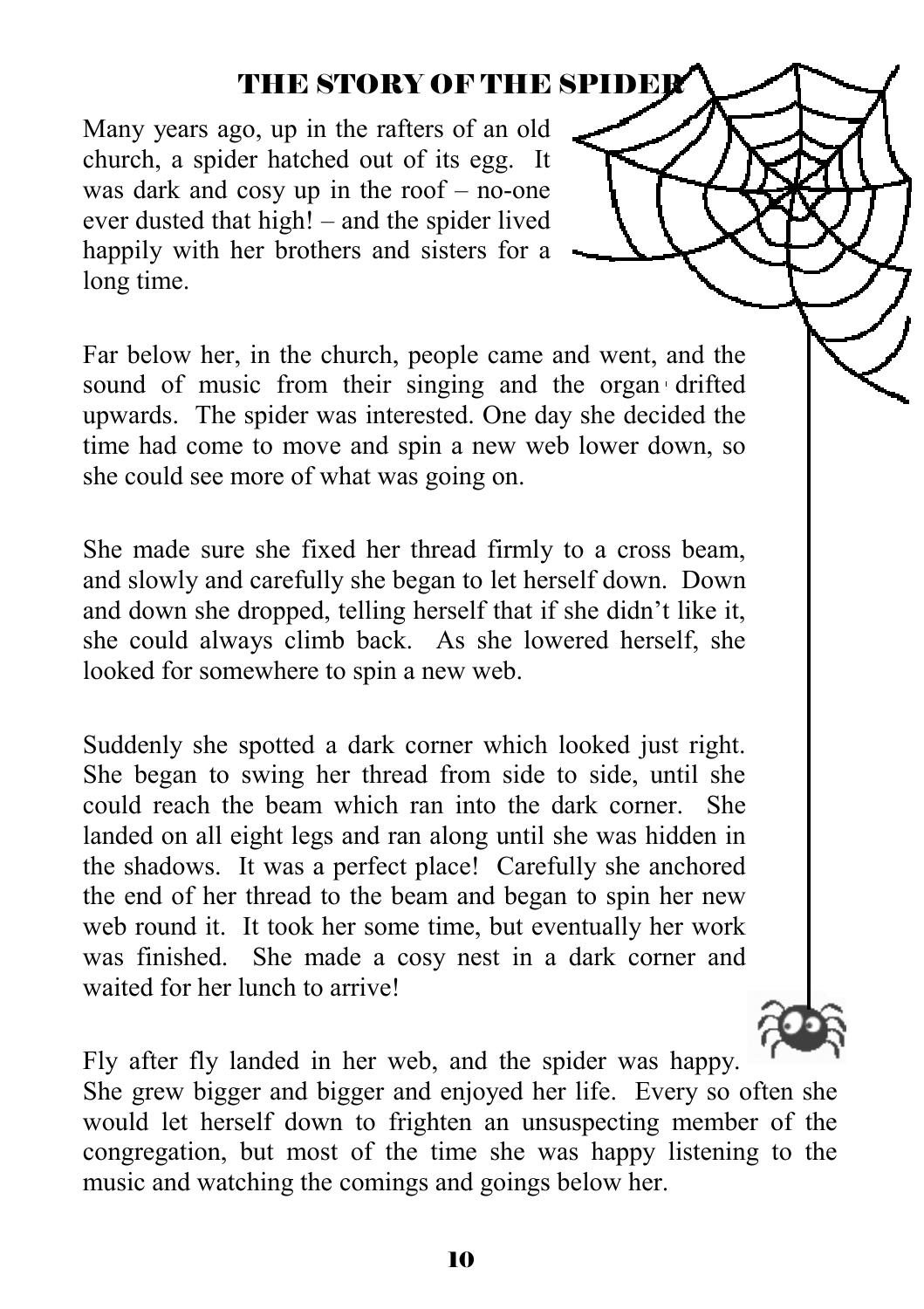One lovely Spring morning, the spider woke up and decided to do a little spring-cleaning. She crawled round the edges of her web, clearing out loose threads, bits of dust and fly's wings. She worked systematically, beginning at the bottom and gradually moving upwards. When she reached the top of her web she came across a thread which disappeared upwards into the darkness. She couldn't see where it went and with a wave of her front legs, she cut it off.

Her whole web collapsed!

That long thread was the one which connected her to the place she had come from and on which she had built her new web. She had forgotten that she needed it and cut it off.

*Many of us have built our lives on our understanding of the love of God. We have moved on, done our own thing and forgotten where we came from. Our life-line is the ability to talk to God at any time and we can always do that wherever we are. Don't sever that line!* 



2007 is a year of several significant Methodist anniversaries. Primarily it is 300 years since the birth of Charles Wesley, and 200 years from the first Methodist 'camp meeting'. Many events celebrating these anniversaries are taking place across the country and an events diary can be found at the Methodist Anniversaries website

The Methodist Church is seeking to register 300 events and properties to celebrate the 300 years since Charles' birth.

For more information why not visit the anniversary website www.methodistanniversaries2007.org.uk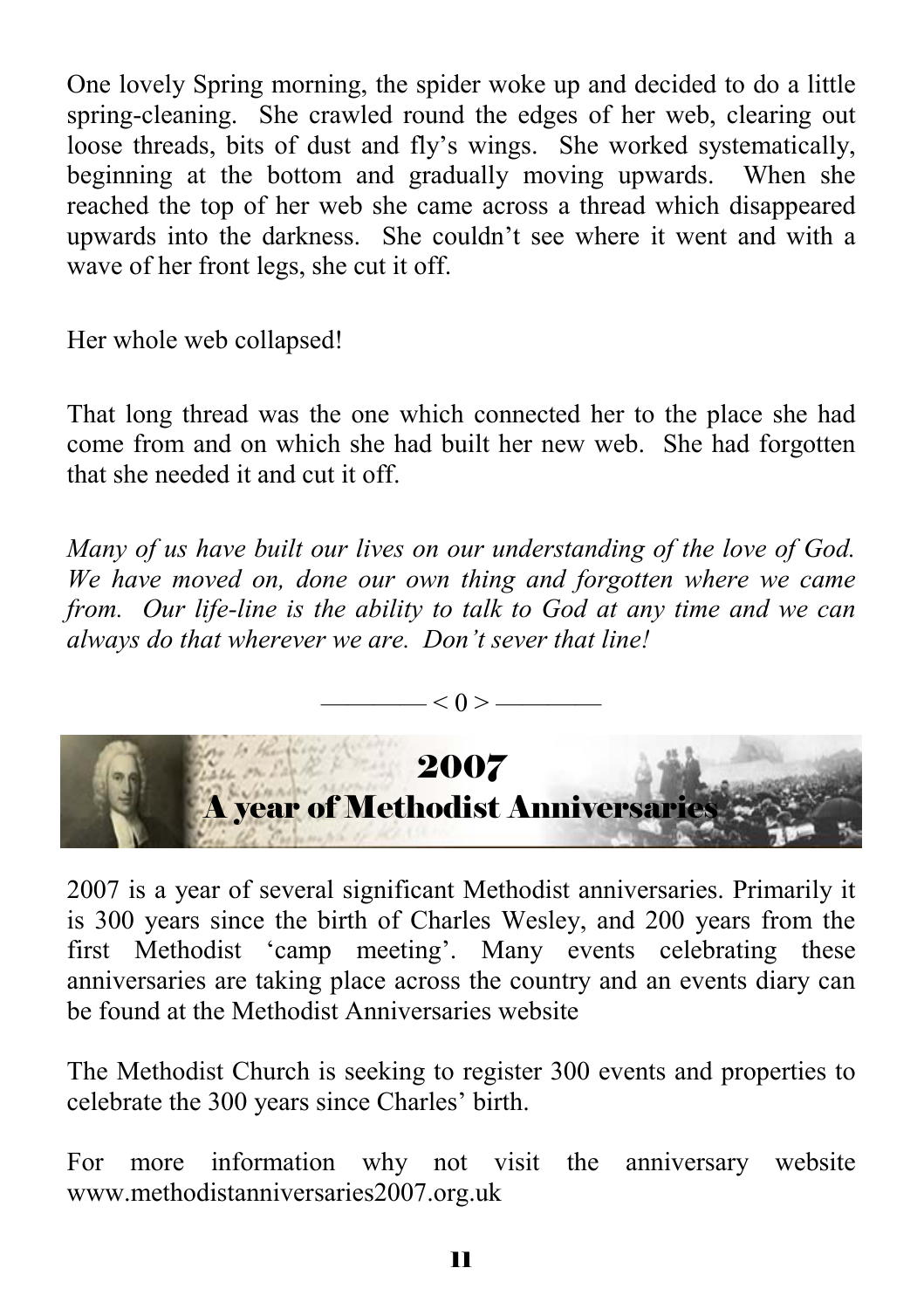

# PUZZLE CORNER

**Answers to the Characters in the Gospels Quiz**

1. To which country

did Mary and Joseph escape to when Herod killed all the babies in Bethlehem?

*Egypt* 

2. John the Baptist ate...?

*Locusts and honey* 

3. The elderly widowed prophetess in Jerusalem, who saw Jesus as a baby was?

*Anna* 

4. Jesus was what age when he was baptised?

*30* 

5. Who said to Mary, "Blessed are you among women, and blessed is the fruit of your womb!"?

*Elisabeth* 

6. What gift did Salome ask for, after she danced for Herod?

*John the Baptist's head* 

7. What was Peter's profession?

*Fisherman* 

8. Which disciple looked after Mary, after the death of Jesus?

*John* 

9. What does the name "Matthew" mean?

*Gift of the Lord*

10. In which Gospel does Jesus state that he is the "Bread of Life?"

*John* 

- 11. How many silver pieces did Judas Iscariot betray Jesus for? *30*
- 12. What was the name of James and John's father?

*Zebedee* 

13. What was the affliction of Bartimaeus?

*Blind* 

14. Who was the father in law of Caiaphas, the high priest at the time of Jesus death?

*Annas* 

15. In what town did Martha and Mary live?

*Bethany* 

- 16. What proportion of his goods did Zaccheus give away to the poor? *Half*
- 17. Who was Nicodemus?

*A Pharisee* 

18. Which ruler of the synagogue asked Jesus to heal his sick daughter?

*Jairus*

19. In what town did Jesus turn water into wine?

*Cana*

20. In the Sermon on the Mount, what did Jesus say would happen to the meek?

*They will inherit the earth*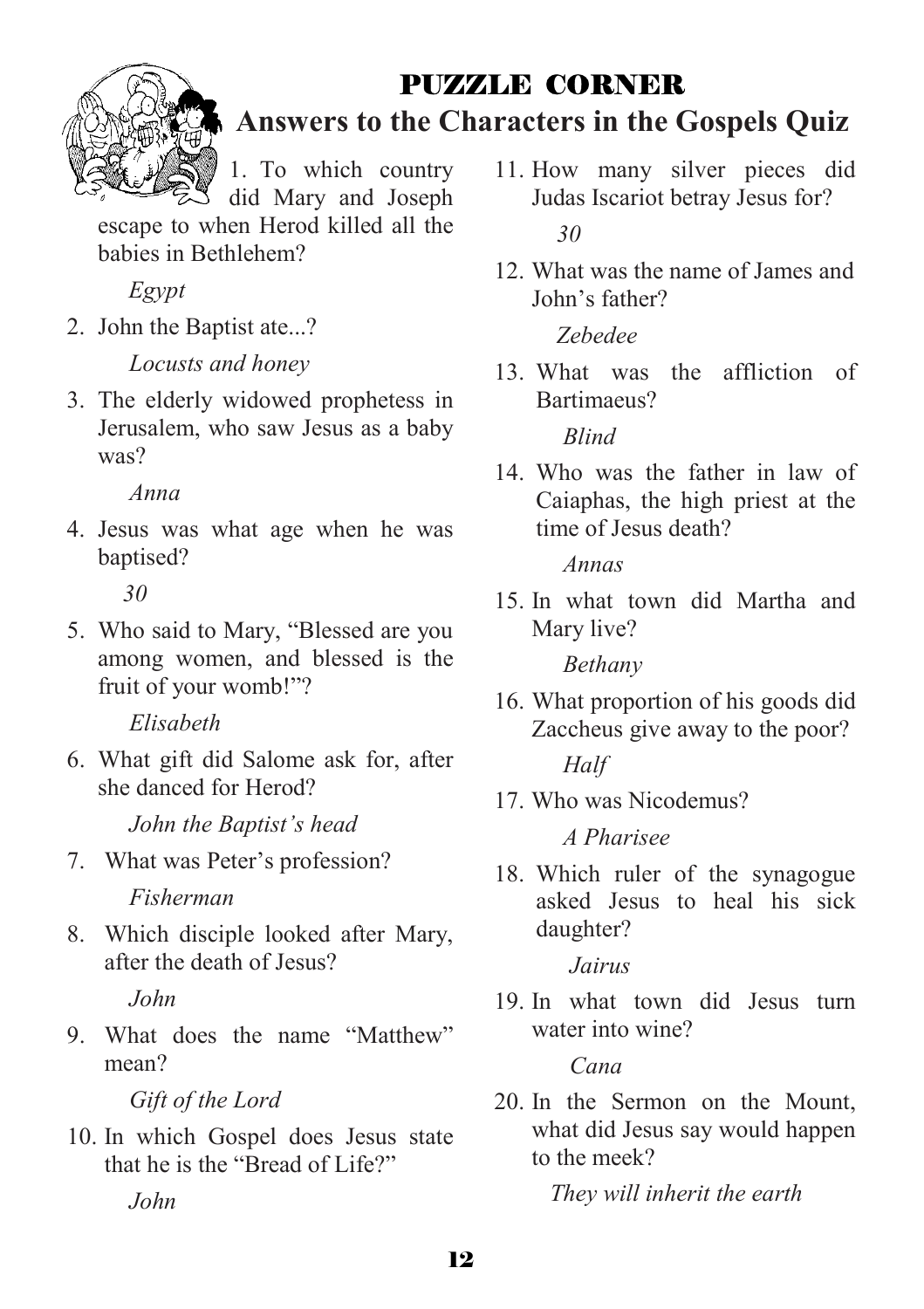# PUZZLE CORNER

# **Pentecost Wordsearch**

Find the hidden words, left-to-right, up and down.

| a                       | $\mathsf{f}$   | r                         | i           | g            | h          | $\pmb{\dagger}$ | e                         | n                  | e                | d                         | e | b                     | Ÿ            | $\ddagger$              |
|-------------------------|----------------|---------------------------|-------------|--------------|------------|-----------------|---------------------------|--------------------|------------------|---------------------------|---|-----------------------|--------------|-------------------------|
| g                       | n              | e                         | I           | e            | $\ddagger$ | r               | j                         | W                  | $\checkmark$     | $\boldsymbol{\mathsf{X}}$ | r | a                     | m            |                         |
| $\mathsf S$             | b              | $\mathbf 0$               | p           | U            | k          | k               | e                         | W                  | I                | V                         | b | p                     | $\ddagger$   | $\mathbf{I}$            |
| r                       | S              | $\boldsymbol{\mathsf{X}}$ | h           | O            | I          | Y               | S                         | p                  | $\bullet$<br>I   | r                         | i | $\pmb{\dagger}$       | n            | a                       |
| $\overline{\mathsf{I}}$ | W              | 0                         | r           | r            | У          | h               | U                         | e                  | I                | m                         | p | I                     | d            | $\mathsf f$             |
| W                       | I              | d                         | $\mathbf O$ | U            | p          | e               | S                         | n                  | k                | I                         | W | S                     | $\mathsf{C}$ | r                       |
| $\overline{\mathsf{I}}$ | n              | p                         | m           | W            | e          | I               | $\boldsymbol{\mathsf{X}}$ | $\ddagger$         | O                | U                         | g | e                     | e            | a                       |
| a                       | d              | Ť                         | S           | $\mathsf{C}$ | i          | p               | I                         | e                  | $\mathsf S$      | m                         | r | d                     | I            | $\mathbf{I}$            |
| W                       | U              | I                         | n           | $\mathsf S$  | d          | e               | $\overline{g}$            | $\mathsf{C}$       | h                | a                         | n | $\boldsymbol{q}$      | e            | d                       |
| U                       | е              | a                         | p           | I            | k          | r               | e                         | $\mathbf 0$        | g                | e                         | n | $\boldsymbol{\times}$ | b            | W                       |
| У                       | $\bullet$<br>I | O                         | f           | I            | Q          | m               | e                         | S                  | r                | b                         | h | U                     | r            | p                       |
| h                       | U              | O                         | p           | m            | i          | W               | X                         | $\pmb{\dagger}$    | r                | d                         | q | m                     | a            | $\overline{\mathsf{I}}$ |
| q                       | O              | e                         | a           | S            | $\ddagger$ | e               | r                         | h                  | U                | r                         | m | C                     | $\dagger$    | b                       |
| $\mathsf{V}$            | h              | $\overline{\mathsf{J}}$   | 0           | I            | k          | I               | Q                         | n                  | $\boldsymbol{q}$ | U                         | a | q                     | e            | S                       |
| m                       | k              | h                         | I           | I            | 0          | Y               | b                         | $\dot{\mathsf{J}}$ | g                | f                         | e | V                     | d            | W                       |
| afraid                  |                |                           | disciples   |              |            |                 | helper                    |                    |                  | languages                 |   |                       |              |                         |
| baptised                |                |                           | easter      |              |            |                 | holy spirit               |                    |                  | pentecost                 |   |                       |              |                         |

celebrate

changed

flames

frightened

jesus

wind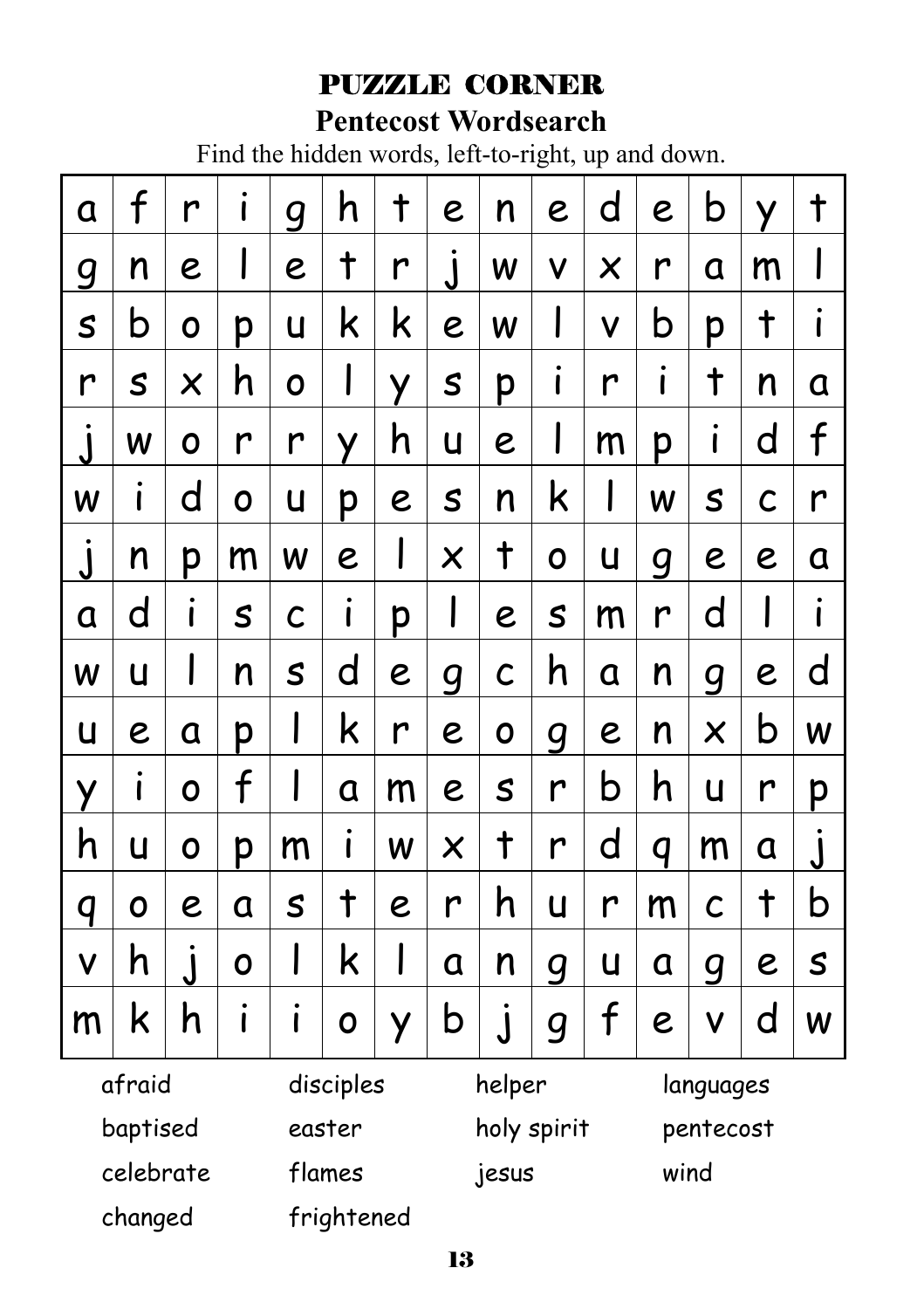

**CHURCH** DIARY

| Tue     |    | $1 \t10-12$ noon   | Coffee and Chat                                           |
|---------|----|--------------------|-----------------------------------------------------------|
|         |    | 8.00 pm            | Time for Prayer                                           |
| Wed     | 2  | 7.45 pm            | Midways Group - Brian and Irene Goldsmith                 |
| Sun     | 6  | 10.30 am           | All Age Worship led by Valerie Ashcroft                   |
|         |    | 6.30 pm            | Communion Service led by Rev John Nyota                   |
| Tue     | 8  | 10-12noon          | Coffee and Chat                                           |
|         |    | 8.00 pm            | Time for Prayer                                           |
| Fri     | 11 | 12.30 pm           | Luncheon Club                                             |
| Sat     | 12 | $10-12$ noon       | Midway's Jumble Sale - Proceeds for church<br>funds       |
| Sun     | 13 | 10.30am            | Communion Service led by Rev John Nyota                   |
| Tue     | 15 | $10-12$ noon       | Coffee and Chat                                           |
|         |    |                    |                                                           |
|         |    | 7.30 <sub>pm</sub> | Men's Supper Club - Nurse Mary - Pilgrimage<br>to Lourdes |
|         |    | $8.00 \text{ pm}$  | Time for Prayer                                           |
| Wed 16  |    | 7.45 pm            | Midways Group - Annual General Meeting                    |
| Thur 17 |    | $8.00 \text{ pm}$  | Preacher's Meeting at Wimbledon                           |
| Sat     | 19 | $11am-2pm$         | Men's Supper Club Lunch-time Market                       |
| Sun     | 20 | 10.30am            | Praise Service led by Rev John Nyota                      |
| Tue     | 22 | $10-12$ noon       | Coffee and Chat                                           |
|         |    | $8.00 \text{ pm}$  | Time for Prayer                                           |
| Fri     | 25 | 12.30 pm           | Luncheon Club                                             |
| Sun     | 27 | 10.30am            | Morning Service led by Rev Charlotte Elvey                |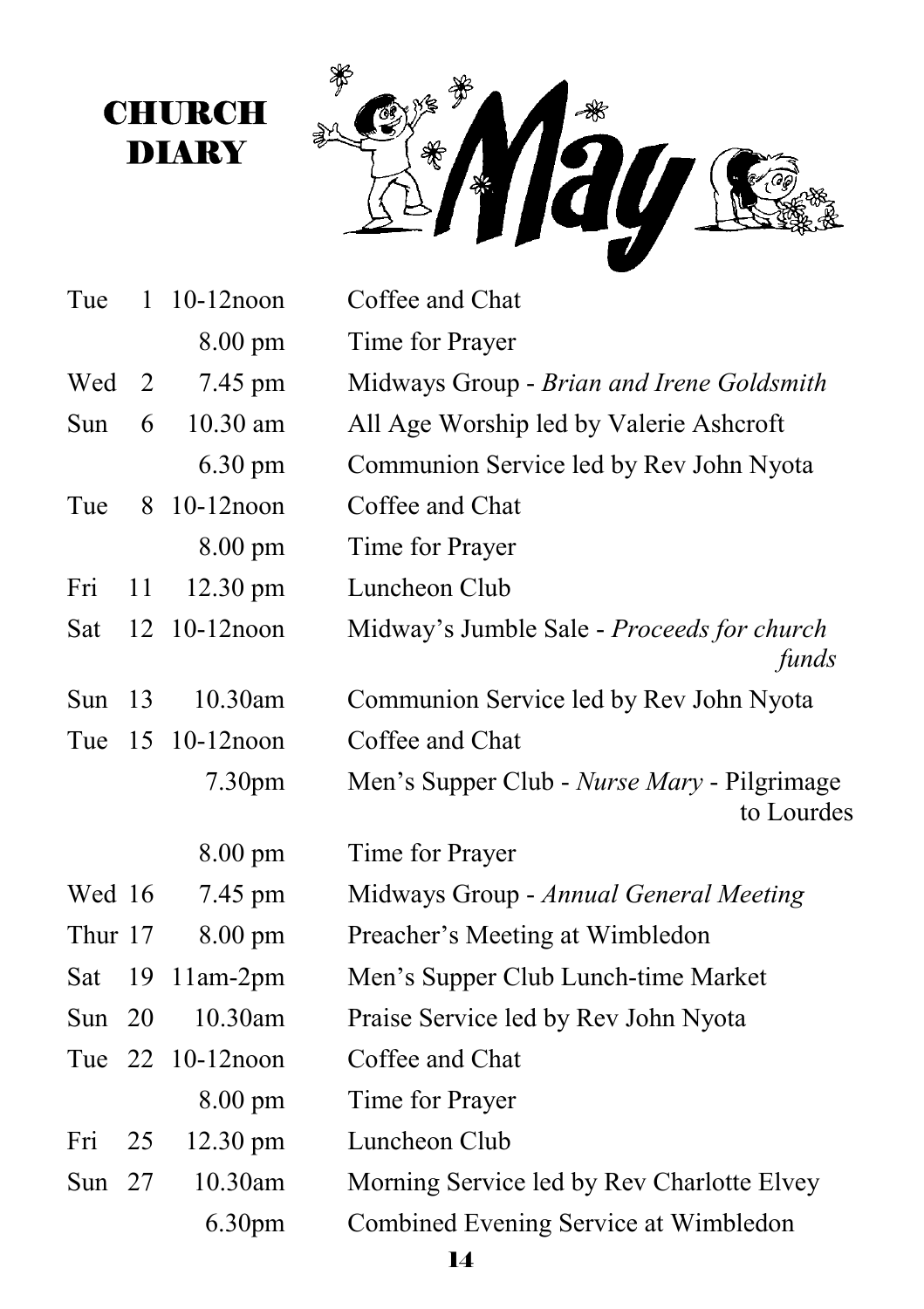|        | Tue 29 10-12 noon | Coffee and Chat                              |
|--------|-------------------|----------------------------------------------|
|        | $8.00 \text{ pm}$ | Time for Prayer                              |
| Wed 30 | 7.45 pm           | Midways Group - Pauline Riley/Beverly Knight |
|        |                   | Our Northern Childhood                       |

*Please refer to the Website (www.martinway.org.uk) or Weekly Notice Sheet for any additional information* 

 $- < 0 >$  —

We wish all of those why celebrate a birthday this month a very

# *Happy Birthday*

and especially to:

| Seleso Sepanya on 3rd May       |  |
|---------------------------------|--|
| Lesedi Sepanya on 17th May      |  |
| <b>James Smith</b> on 18th May  |  |
| Alex Pallister on 19th May      |  |
| <b>Sherie Nyota</b> on 24th May |  |